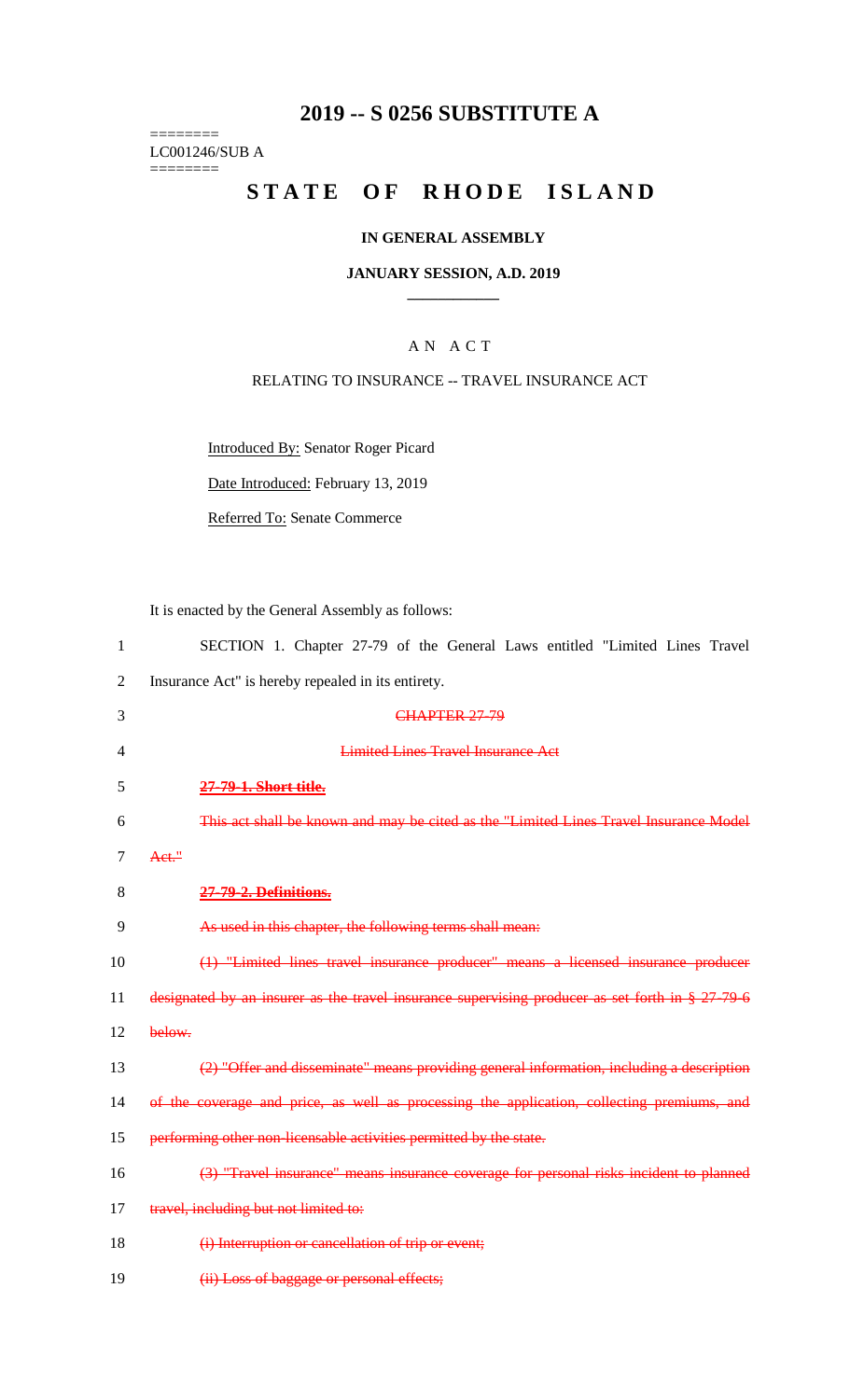| 1  | (iii) Damages to accommodations or rental vehicles; or                                                 |
|----|--------------------------------------------------------------------------------------------------------|
| 2  | (iv) Sickness, accident, disability or death occurring during travel.                                  |
| 3  | Travel insurance does not include major medical plans, which provide comprehensive                     |
| 4  | medical protection for travelers with trips lasting six (6) months or longer, including for example,   |
| 5  | those working overseas as an ex-patriot or military personnel being deployed.                          |
| 6  | (4) "Travel retailer" means a business entity that makes, arranges or offers travel services           |
| 7  | and may offer and disseminate travel insurance as a service to its customers on behalf of and          |
| 8  | under the direction of a limited lines travel insurance producer.                                      |
| 9  | 27-79-3. Requirements.                                                                                 |
| 10 | (a) A travel retailer may offer and disseminate travel insurance only if the limited lines             |
| 11 | travel insurance producer complies with the following:                                                 |
| 12 | (1) The limited lines travel insurance producer or travel retailer provides to purchasers of           |
| 13 | travel insurance:                                                                                      |
| 14 | (i) A description of the material terms or the actual material terms of the insurance                  |
| 15 | eoverage;                                                                                              |
| 16 | (ii) A description of the process for filing a claim;                                                  |
| 17 | (iii) A description of the review or cancellation process for the travel insurance policy;             |
| 18 | and                                                                                                    |
| 19 | (iv) The identity and contact information of the insurer and limited lines travel insurance            |
| 20 | producer.                                                                                              |
| 21 | (2) At the time of licensure, the limited lines travel insurance producer shall establish and          |
| 22 | maintain a register of each travel retailer that offers travel insurance on the limited lines travel   |
| 23 | insurance producer's behalf. The register shall be maintained and updated by the limited lines         |
| 24 | travel insurance producer and shall include the name, address, and contact information of the          |
| 25 | travel retailer and an officer or person who directs or controls the travel retailer's operations, and |
| 26 | the travel retailer's federal employment identification number. The limited lines travel insurance     |
| 27 | producer shall submit such register to the state insurance department upon reasonable request.         |
| 28 | The limited lines travel insurance producer shall also certify that the travel retailer registered     |
| 29 | complies with applicable federal law.                                                                  |
| 30 | (3) The limited lines travel insurance producer is responsible for compliance with the                 |
| 31 | travel insurance laws, rules and regulations of the state.                                             |
| 32 | (4) The limited lines travel insurance producer has paid all applicable insurance producer             |
| 33 | licensing fees.                                                                                        |
| 34 | (5) The limited lines travel insurance producer requires each employee of the travel                   |
|    |                                                                                                        |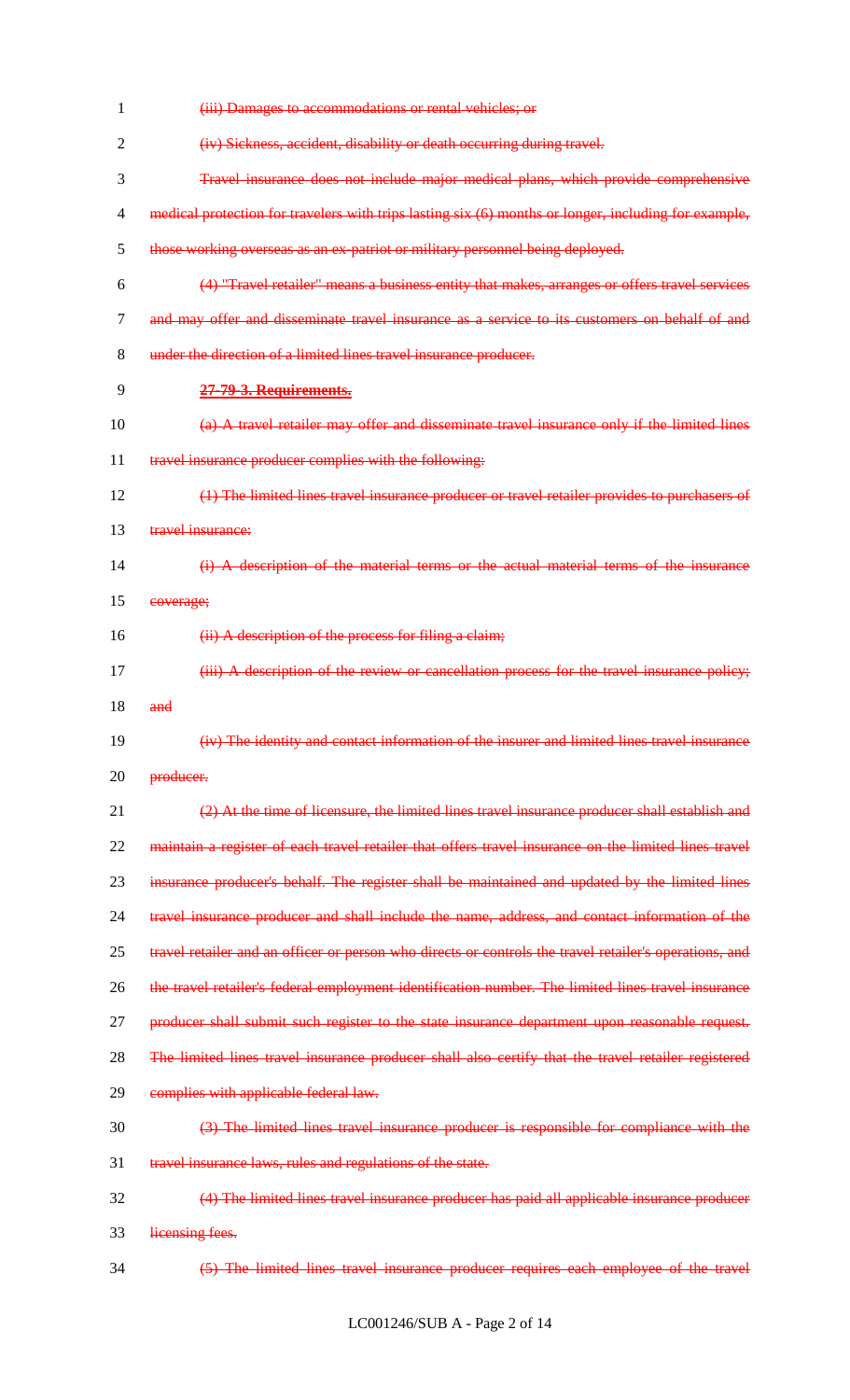| 1              | retailer whose duties include offering and disseminating travel insurance to receive a program of    |
|----------------|------------------------------------------------------------------------------------------------------|
| $\overline{2}$ | instruction or training, which may be subject to review by the commissioner. The training            |
| 3              | material shall, at a minimum, contain instructions on the types of insurance offered, ethical sales  |
| $\overline{4}$ | practices, and required disclosures to prospective customers.                                        |
| 5              | (b) Any travel retailer offering or disseminating travel insurance shall make available to           |
| 6              | prospective purchasers brochures or other written materials that:                                    |
| 7              | (1) Provide the identity and contact information of the insurer and the limited lines travel         |
| 8              | insurance producer;                                                                                  |
| 9              | (2) Explain that the purchase of travel insurance is not required in order to purchase any           |
| 10             | other product or service from the travel retailer; and                                               |
| 11             | (3) Explain that an unlicensed travel retailer is permitted to provide general information           |
| 12             | about the insurance offered by the travel insurance producer or insurer, including a description of  |
| 13             | the coverage and price, but is not qualified or authorized to answer technical questions about the   |
| 14             | terms and conditions of the insurance offered by the travel retailer or to evaluate the adequacy of  |
| 15             | the customer's existing insurance coverage.                                                          |
| 16             | (e) A travel retailer who is not licensed as an insurance producer may not:                          |
| 17             | (1) Evaluate or interpret the technical terms, benefits, and conditions of the offered travel        |
| 18             | insurance coverage;                                                                                  |
| 19             | (2) Evaluate or provide advice concerning a prospective purchaser's existing insurance               |
| 20             | coverage; or                                                                                         |
| 21             | (3) Hold himself/herself or itself out as a licensed insurer, licensed producer, or insurance        |
| 22             | expert.                                                                                              |
| 23             | 27-79-4. Compensation.                                                                               |
| 24             | A travel retailer whose insurance-related activities, and those of its employees, are                |
| 25             | limited to offering and disseminating travel insurance on behalf of and under the direction of a     |
| 26             | limited lines travel insurance producer meeting the conditions stated in this chapter, is authorized |
| 27             | to do so and receive related compensation.                                                           |
| 28             | 27-79-5. Policy.                                                                                     |
| 29             | Travel insurance may be provided under an individual policy or under a group or master               |
| 30             | policy.                                                                                              |
| 31             | 27-79-6. Responsibility.                                                                             |
| 32             | As the insurer designee, the limited lines travel insurance producer is responsible for the          |
| 33             | acts of the travel retailer and shall use reasonable means to ensure compliance by the travel        |
|                |                                                                                                      |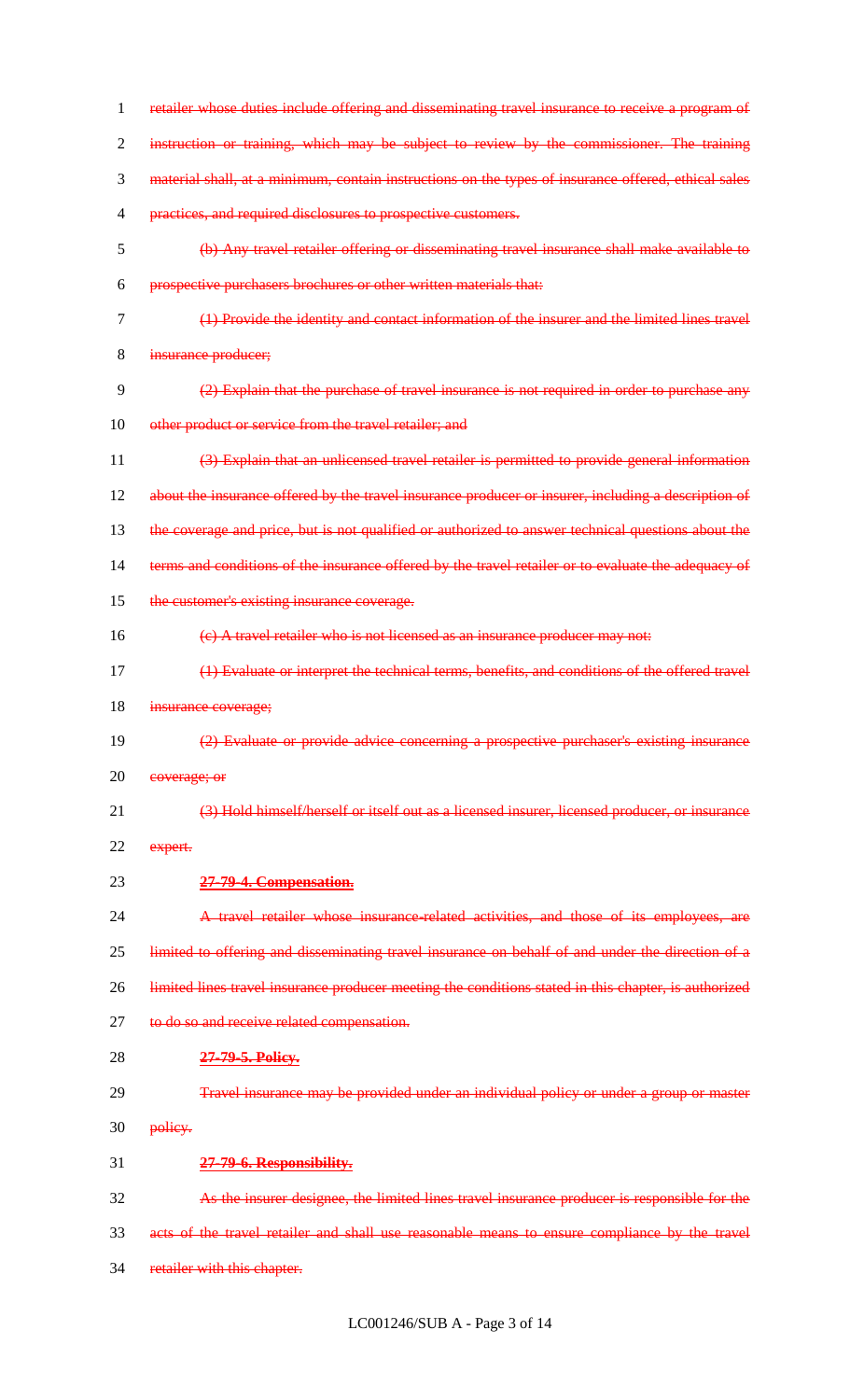| $\mathbf{1}$   | 27-79-7. Enforcement.                                                                               |
|----------------|-----------------------------------------------------------------------------------------------------|
| $\overline{2}$ | The limited lines travel insurance producer and any travel retailer offering and                    |
| 3              | disseminating travel insurance under the limited lines travel insurance producer license shall be   |
| 4              | subject to the penalties for violations of this chapter pursuant to § 42-14-16.                     |
| 5              | SECTION 2. Title 27 of the General Laws entitled "INSURANCE" is hereby amended                      |
| 6              | by adding thereto the following chapter:                                                            |
| $\tau$         | <b>CHAPTER 79.1</b>                                                                                 |
| 8              | <b>TRAVEL INSURANCE ACT</b>                                                                         |
| 9              | 27-79.1-1. Short title.                                                                             |
| 10             | This chapter shall be known and may be cited as the "Travel Insurance Act."                         |
| 11             | 27-79.1-2. Scope and purposes.                                                                      |
| 12             | (a) The purpose of this chapter is to promote the public welfare by creating a                      |
| 13             | comprehensive legal framework within which travel insurance may be sold in this state.              |
| 14             | (b) The requirements of this chapter shall apply to travel insurance policies and                   |
| 15             | certificates which are delivered or issued for delivery in this state. It shall not apply to        |
| 16             | cancellation fee waivers and travel assistance services, except as expressly provided herein.       |
| 17             | (c) All other applicable provisions of the state's insurance laws shall continue to apply to        |
| 18             | travel insurance; provided, that, the specific provisions of this chapter shall supersede any other |
| 19             | provisions of the general or public laws that would otherwise be applicable to travel insurance.    |
| 20             | 27-79.1-3. Definitions.                                                                             |
| 21             | As used in this chapter, the following terms shall have the following meanings:                     |
| 22             | (1) "Aggregator site" means a website that provides access to information regarding                 |
| 23             | insurance products from more than one insurer, including product and insurer information, for use   |
| 24             | in comparison shopping.                                                                             |
| 25             | (2) "Blanket travel insurance" means a policy of travel insurance issued to any eligible            |
| 26             | group providing coverage for specific classes of persons defined in the policy, with coverage       |
| 27             | provided to all members of the eligible group without a separate charge to individual members of    |
| 28             | the eligible group.                                                                                 |
| 29             | (3) "Cancellation fee waiver" means a contractual agreement between a supplier of travel            |
| 30             | services and its customer to waive some or all of the non-refundable cancellation fee provisions    |
| 31             | of the supplier's underlying travel contract, with or without regard to the reason for the          |
| 32             | cancellation or form of reimbursement. A cancellation fee waiver is not insurance.                  |
| 33             | $(4)$ "Eligible group," for the purposes of travel insurance, means two $(2)$ or more persons       |
| 34             | who are engaged in a common enterprise, or have an economic, educational, or social affinity or     |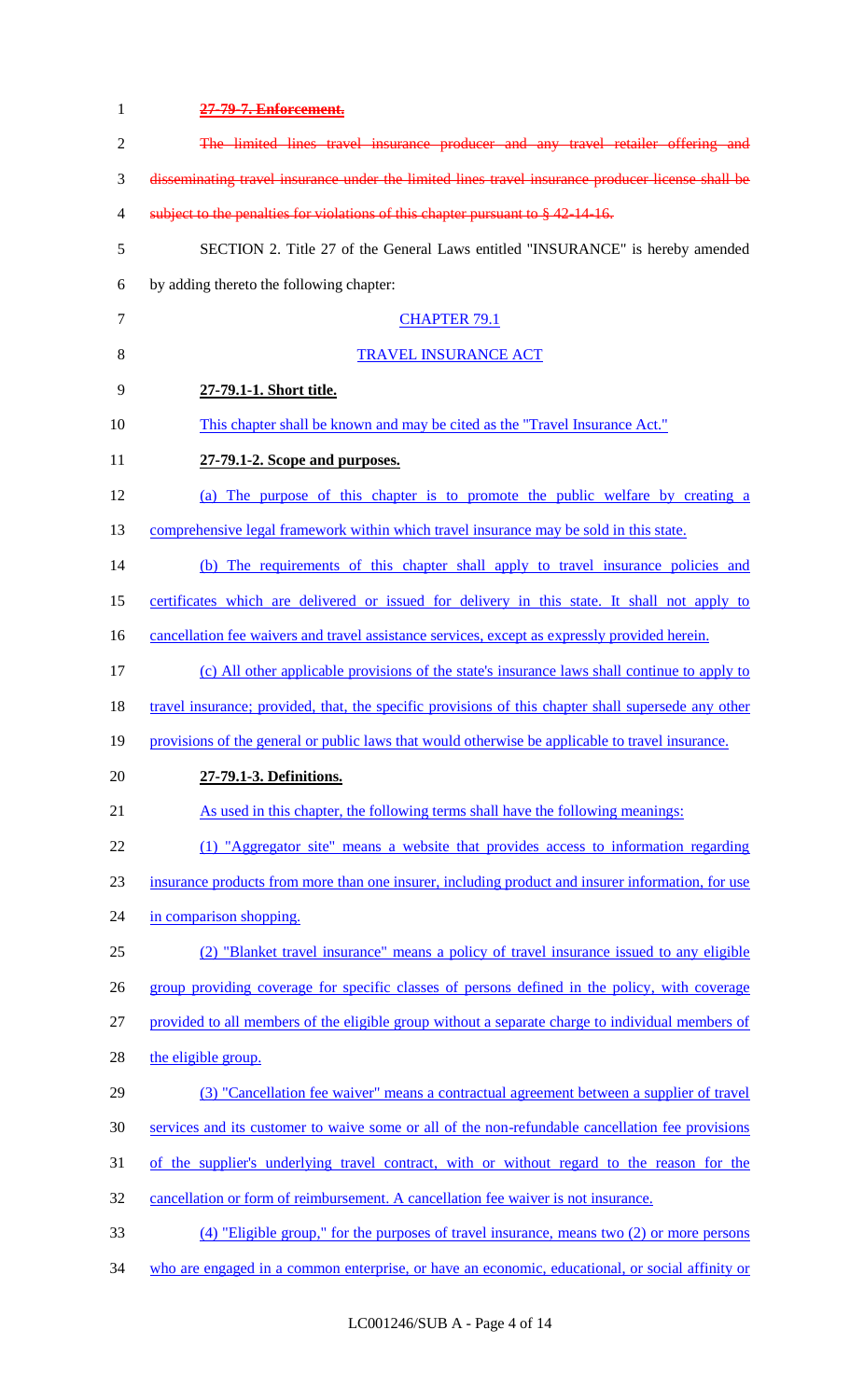relationship, including, but not limited to, any of the following:

 (i) Any entity engaged in the business of providing travel or travel services, including, but not limited to, tour operators, lodging providers, vacation property owners, hotels and resorts, 4 travel clubs, travel agencies, property managers, cultural exchange programs, and common carriers or the operator, owner, or lessor of a means of transportation of passengers, including, but not limited to, airlines, cruise lines, railroads, steamship companies, and public bus carriers, wherein, with regard to any particular travel or type of travel or travelers, all members or customers of the group must have a common exposure to risk attendant to the travel; (ii) Any college, school, or other institution of learning covering students, teachers or employees or volunteers; 11 (iii) Any employer covering any group of employees, volunteers, contractors, board of directors, dependents or guests; (iv) Any sports team, camp, or sponsor thereof covering participants, members, campers, 14 employees, officials, supervisors, or volunteers; (v) Any religious, charitable, recreational, educational, or civic organization or branch 16 thereof covering any group of members, participants, or volunteers; (vi) Any financial institution or financial institution vendor, or parent holding company, trustee, or agent of, or designated by, one or more financial institutions or financial institution 19 vendors, including accountholders, credit card holders, debtors, guarantors, or purchasers; (vii) Any incorporated or unincorporated association, including labor unions, having a common interest, constitution and bylaws, and organized and maintained in good faith for 22 purposes other than obtaining insurance for members or participants of such association covering its members; (viii) Any trust or the trustees of a fund established, created or maintained for the benefit of and covering members, employees or customers, subject to the insurance commissioner 26 permitting the use of a trust and the state's premium tax provisions in § 27-79.1-6 of one or more associations meeting the requirements of subsection (4)(vii) of this section; (ix) Any entertainment production company covering any group of participants, volunteers, audience members, contestants, or workers; (x) Any volunteer fire department, ambulance, rescue, police, court or any first aid, civil defense or other such volunteer group; (xi) Preschools, daycare institutions for children or adults, and senior citizen clubs; (xii) Any automobile or truck rental or leasing company covering a group of individuals 34 who may become renters, lessees, or passengers defined by their travel status on the rented or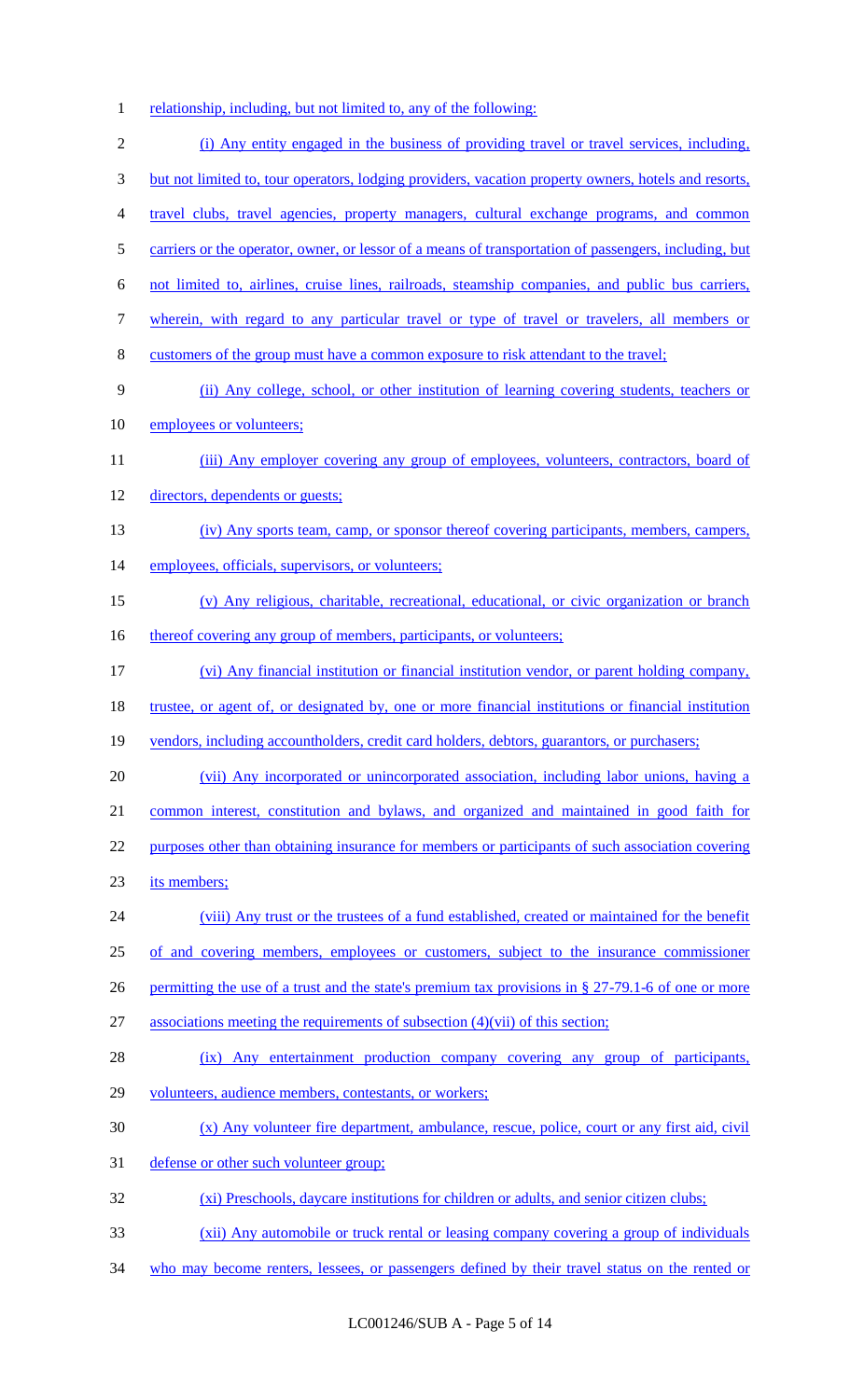| $\mathbf{1}$   | leased vehicles. The common carrier, the operator, owner, or lessor of a means of transportation,   |
|----------------|-----------------------------------------------------------------------------------------------------|
| $\overline{2}$ | or the automobile or truck rental or leasing company, is the policyholder under a policy to which   |
| 3              | this section applies; or                                                                            |
| 4              | (xiii) Any other group where the commissioner has determined that the members are                   |
| 5              | engaged in a common enterprise, or have an economic, educational, or social affinity or             |
| 6              | relationship, and that issuance of the policy would not be contrary to the public interest.         |
| $\tau$         | (5) "Fulfillment materials" means documentation sent to the purchaser of a travel                   |
| 8              | protection plan confirming the purchase and providing the travel protection plan's coverage and     |
| 9              | assistance details.                                                                                 |
| 10             | (6) "Group travel insurance" means travel insurance issued to any eligible group.                   |
| 11             | (7) "Limited lines travel insurance producer" means:                                                |
| 12             | (i) Licensed managing general agent or third-party administrator;                                   |
| 13             | (ii) Licensed insurance producer, including a limited lines producer; or                            |
| 14             | (iii) Travel administrator.                                                                         |
| 15             | (8) "Offer and disseminate" means providing general information, including a description            |
| 16             | of the coverage and price, as well as processing the application, and collecting premiums.          |
| 17             | (9) "Primary certificate holder" means an individual person who elects and purchases                |
| 18             | travel insurance under a group policy.                                                              |
| 19             | (10) "Primary policyholder" means an individual person who elects and purchases                     |
| 20             | individual travel insurance.                                                                        |
| 21             | (11) "Travel administrator" means a person who directly or indirectly underwrites,                  |
| 22             | collects charges, collateral or premiums from, or adjusts or settles claims on residents of this    |
| 23             | state, in connection with travel insurance, except that a person shall not be considered a travel   |
| 24             | administrator if that person's only actions that would otherwise cause it to be considered a travel |
| 25             | administrator are among the following:                                                              |
| 26             | (i) A person working for a travel administrator to the extent that the person's activities are      |
| 27             | subject to the supervision and control of the travel administrator;                                 |
| 28             | (ii) An insurance producer selling insurance or engaged in administrative and claims                |
| 29             | related activities within the scope of the producer's license;                                      |
| 30             | (iii) A travel retailer offering and disseminating travel insurance, and registered under the       |
| 31             | license of a limited lines travel insurance producer in accordance with this chapter;               |
| 32             | (iv) An individual adjusting or settling claims in the normal course of that individual's           |
| 33             | practice or employment as an attorney at law and who does not collect charges or premiums in        |
| 34             | connection with insurance coverage; or                                                              |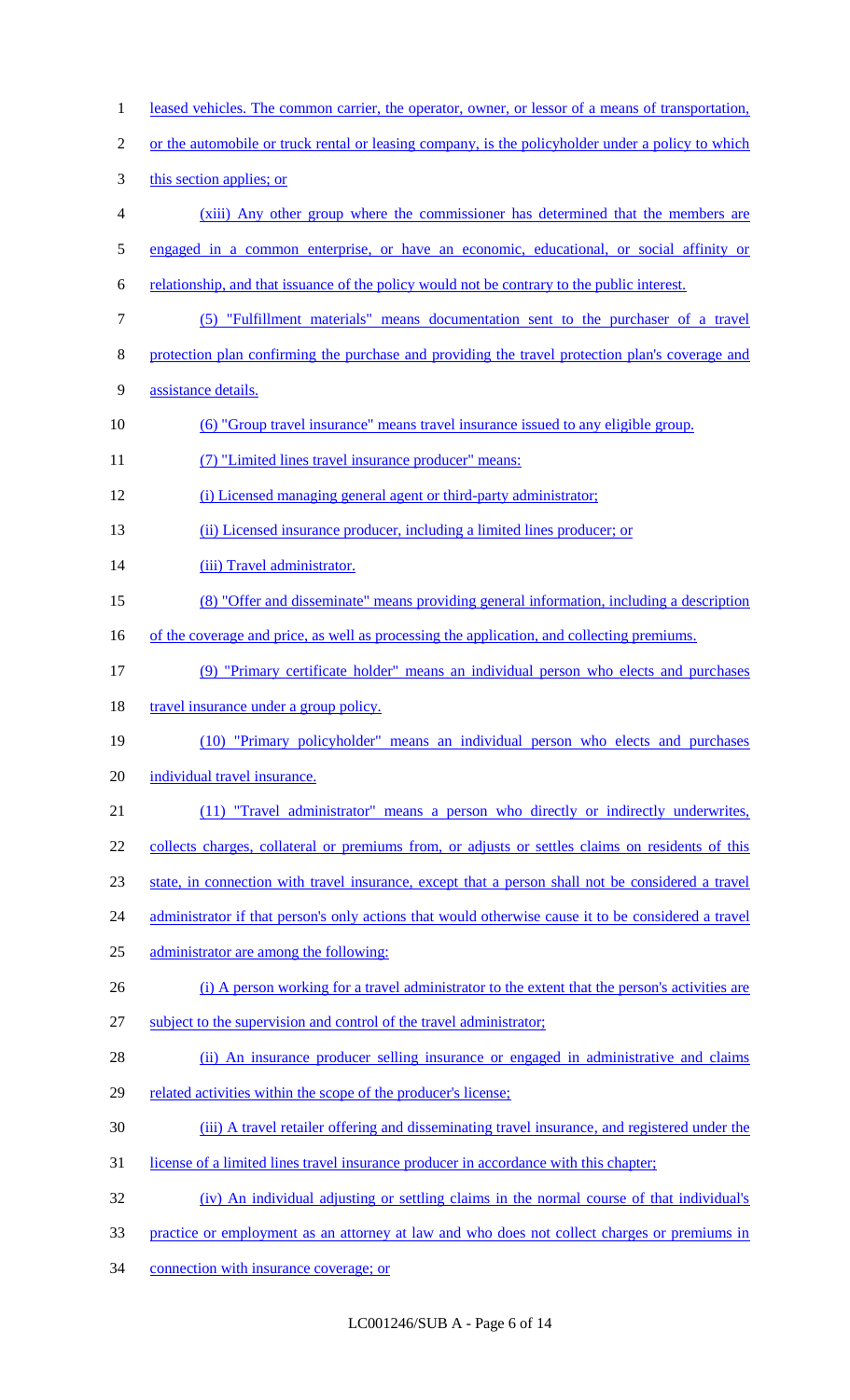- (v) A business entity that is affiliated with a licensed insurer while acting as a travel administrator for the direct and assumed insurance business of an affiliated insurer. (12) "Travel assistance services" means non-insurance services for which the consumer is not indemnified based on a fortuitous event, and where providing the service does not result in transfer or shifting of risk that would constitute the business of insurance. Travel assistance services include, but are not limited to: security advisories; destination information; vaccination and immunization information services; travel reservation services; entertainment; activity and event planning; translation assistance; emergency messaging; international legal and medical referrals; medical case monitoring; coordination of transportation arrangements; emergency cash transfer assistance; medical prescription replacement assistance; passport and travel document 11 replacement assistance; lost luggage assistance; concierge services; and any other service that is 12 furnished in connection with planned travel. Travel assistance services are not insurance and not 13 related to insurance. (13) "Travel insurance" means insurance coverage for personal risks incident to planned 15 travel, including: 16 (i) Interruption or cancellation of trip or event; 17 (ii) Loss of baggage or personal effects; 18 (iii) Damages to accommodations or rental vehicles; (iv) Sickness, accident, disability or death occurring during travel; 20 (v) Emergency evacuation; (vi) Repatriation of remains; or (vii) Any other contractual obligations to indemnify or pay a specified amount to the traveler upon determinable contingencies related to travel as approved by the commissioner. Travel insurance does not include major medical plans, that provide comprehensive medical protection for travelers with trips lasting longer than six (6) months, including, for 26 example, those working or residing overseas as an expatriate, or any other product that requires a specific insurance producer license. (14) "Travel protection plans" means plans that provide one or more of the following: 29 (i) Travel insurance, (ii) Travel assistance services, and 31 (iii) Cancellation fee waivers. (15) "Travel retailer" means a business entity that makes, arranges, or offers planned travel services, and may offer and disseminate travel insurance as a service to its customers on
- 34 behalf of, and under the direction of, a limited lines travel insurance producer.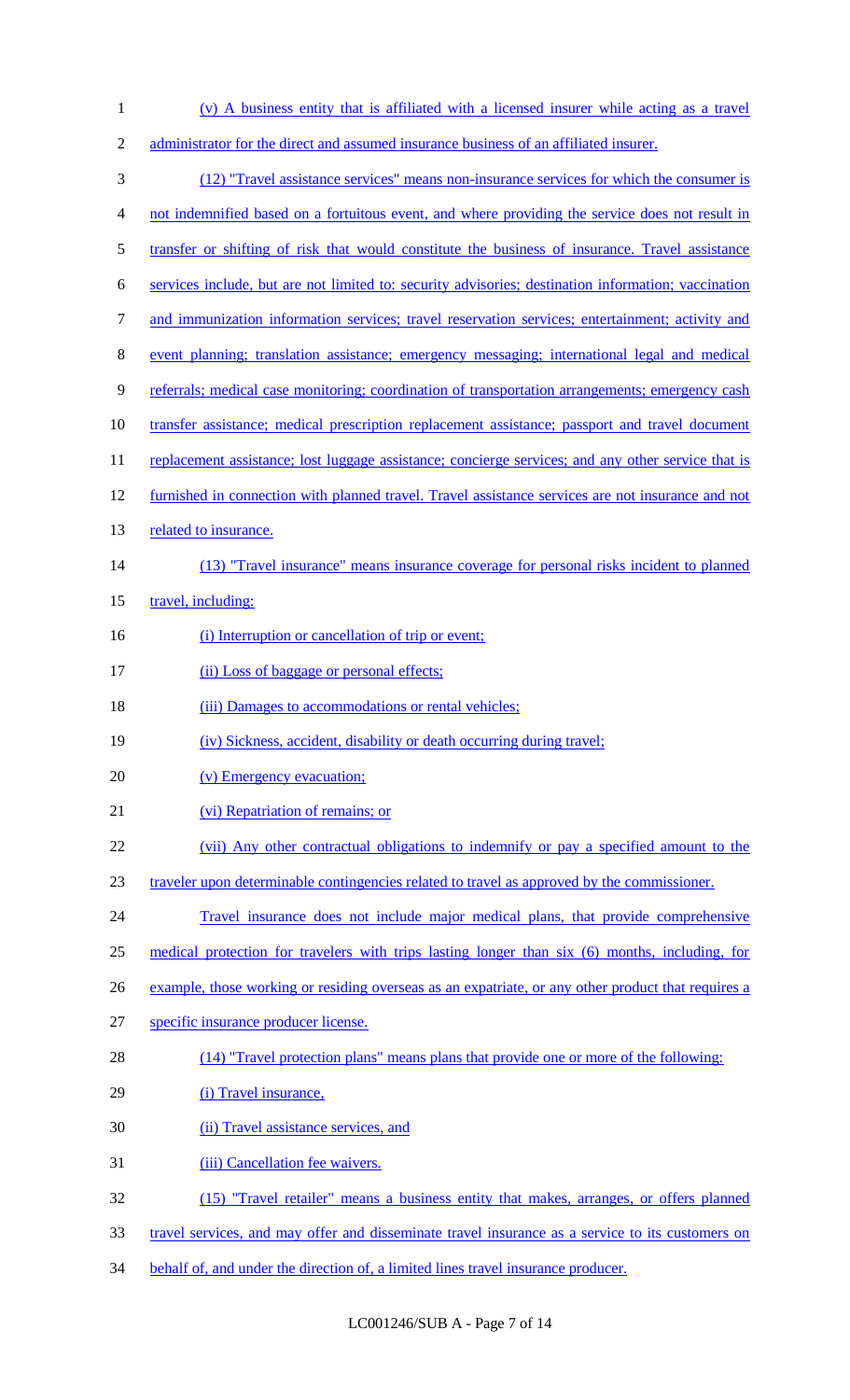| $\mathbf{1}$     | 27-79.1-4. Licensing and registration requirements.                                                    |
|------------------|--------------------------------------------------------------------------------------------------------|
| $\mathbf{2}$     | (a) The commissioner may issue to an individual or business entity that has filed with the             |
| $\mathfrak{Z}$   | commissioner an application for a limited lines travel insurance producer license in a form and        |
| $\overline{4}$   | manner prescribed by the commissioner, a limited lines travel insurance producer license, which        |
| 5                | authorizes the limited lines travel insurance producer to sell, solicit, or negotiate travel insurance |
| 6                | through a licensed insurer. No person may act as a limited lines travel insurance producer or          |
| $\boldsymbol{7}$ | travel insurance retailer unless properly licensed or registered.                                      |
| $8\,$            | (b) A travel retailer may offer and disseminate travel insurance under a limited lines                 |
| 9                | travel insurance producer business entity license only if the following conditions are met:            |
| 10               | (1) The limited lines travel insurance producer or travel retailer provides to purchasers of           |
| 11               | travel insurance:                                                                                      |
| 12               | (i) A description of the material terms or the actual material terms of the insurance                  |
| 13               | coverage;                                                                                              |
| 14               | (ii) A description of the process for filing a claim;                                                  |
| 15               | (iii) A description of the review or cancellation process for the travel insurance policy;             |
| 16               | and                                                                                                    |
| 17               | (iv) The identity and contact information of the insurer and limited lines travel insurance            |
| 18               | producer.                                                                                              |
| 19               | (2) At the time of licensure, the limited lines travel insurance producer shall establish and          |
| 20               | maintain a register, on a form prescribed by the commissioner of each travel retailer, that offers     |
| 21               | travel insurance on the limited lines travel insurance producer's behalf. The register shall be        |
| 22               | maintained and updated by the limited lines travel insurance producer, and shall include the           |
| 23               | name, address, and contact information of the travel retailer, and an officer or person who directs    |
| 24               | or controls the travel retailer's operations, and the travel retailer's federal tax identification     |
| 25               | number. The limited lines travel insurance producer shall submit the register to the commissioner      |
| 26               | upon reasonable request. The limited lines travel insurance producer shall also certify that the       |
| 27               | travel retailer registered complies with 18 U.S.C. § 1033. The grounds for the suspension,             |
| 28               | revocation, and the penalties applicable to resident insurance producers shall be applicable to the    |
| 29               | limited lines travel insurance producers and travel retailers.                                         |
| 30               | (3) The limited lines travel insurance producer has designated one of its employees who                |
| 31               | is a licensed individual producer as the person (a "designated responsible producer" or "DRP")         |
| 32               | responsible for the compliance with the travel insurance laws and regulations applicable to the        |
| 33               | limited lines travel insurance producer and its registrants.                                           |
| 34               | (4) The DRP, president, secretary, treasurer, and any other officer or person who directs              |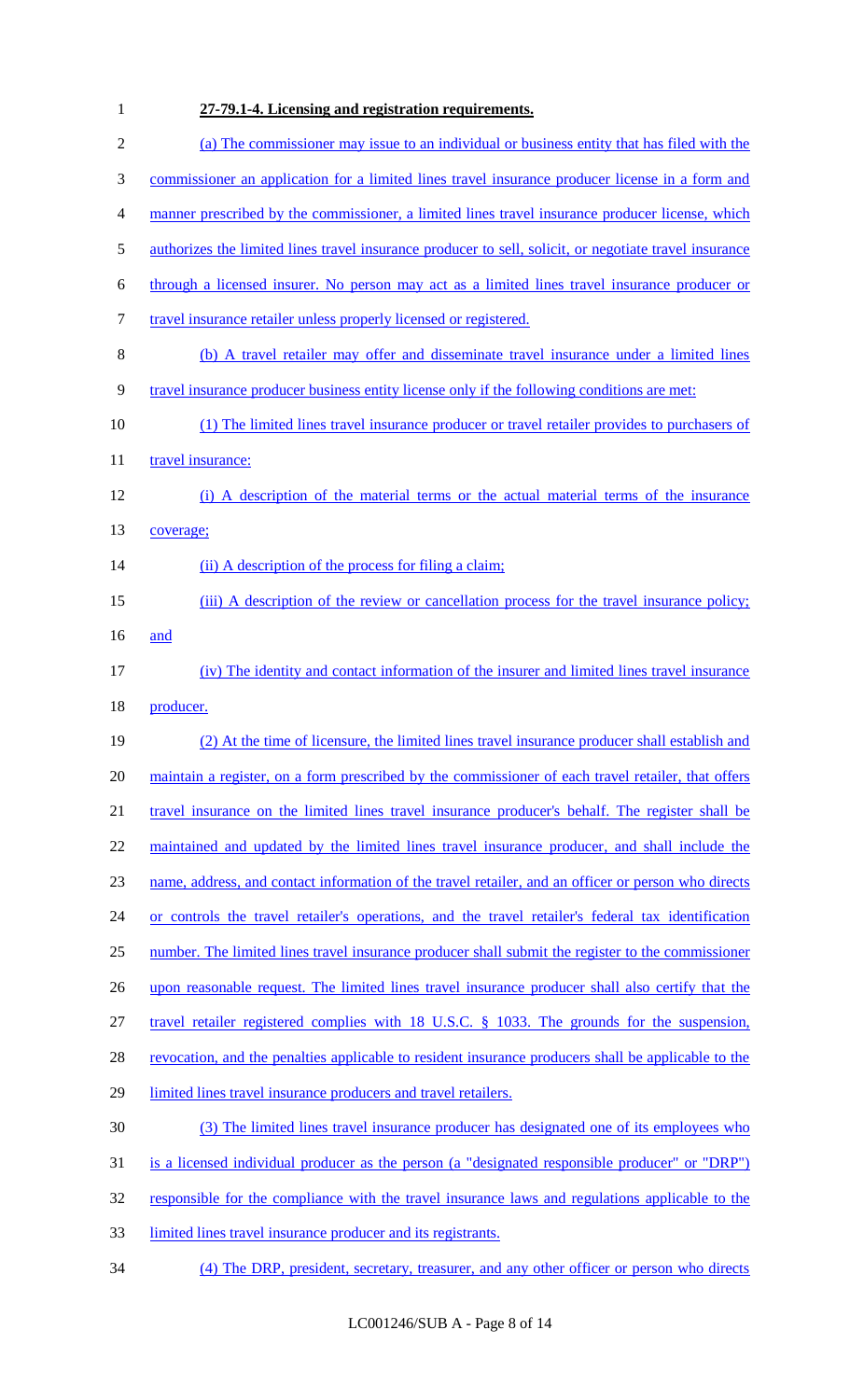- 1 or controls the limited lines travel insurance producer's insurance operations shall comply with
- the fingerprinting requirements applicable to insurance producers in the resident state of the
- limited lines travel insurance producer.
- (5) The limited lines travel insurance producer has paid all applicable licensing fees as set forth in applicable state law.
- (6) The limited lines travel insurance producer must require each employee and authorized representative of the travel retailer whose duties include offering and disseminating travel insurance, to receive a program of instruction or training, which is subject at the discretion
- of the commissioner for review and approval. The training material shall, at a minimum, contain
- adequate instructions on the types of insurance offered, ethical sales practices, and required
- 11 disclosures to prospective customers.
- (c) Any travel retailer offering or disseminating travel insurance shall make available to 13 prospective purchasers brochures or other written materials that have been approved by the travel 14 insurer. Such materials shall include information which, at a minimum:
- (1) Provides the identity and contact information of the insurer and the limited lines travel
- 16 insurance producer;
- (2) Explains that the purchase of travel insurance is not required in order to purchase any 18 other product or service from the travel retailer; and
- (3) Explains that an unlicensed travel retailer is permitted to provide only general information about the insurance offered by the travel retailer, including a description of the coverage and price, but is not qualified or authorized to answer technical questions about the
- 22 terms and conditions of the insurance offered by the travel retailer or to evaluate the adequacy of
- the customer's existing insurance coverage.
- 24 (d) A travel retailer employee or authorized representative, who is not licensed as an
- insurance producer may not:
- (1) Evaluate or interpret the technical terms, benefits, and conditions of the offered travel insurance coverage;
- (2) Evaluate or provide advice concerning a prospective purchaser's existing insurance coverage; or
- (3) Hold themselves out as a licensed insurer, licensed producer, or insurance expert.
- (e) Any person licensed in a major line of authority as an insurance producer is
- authorized to sell, solicit, and negotiate travel insurance. A property and casualty insurance
- producer is not required to become appointed by an insurer in order to sell, solicit, or negotiate
- 34 travel insurance.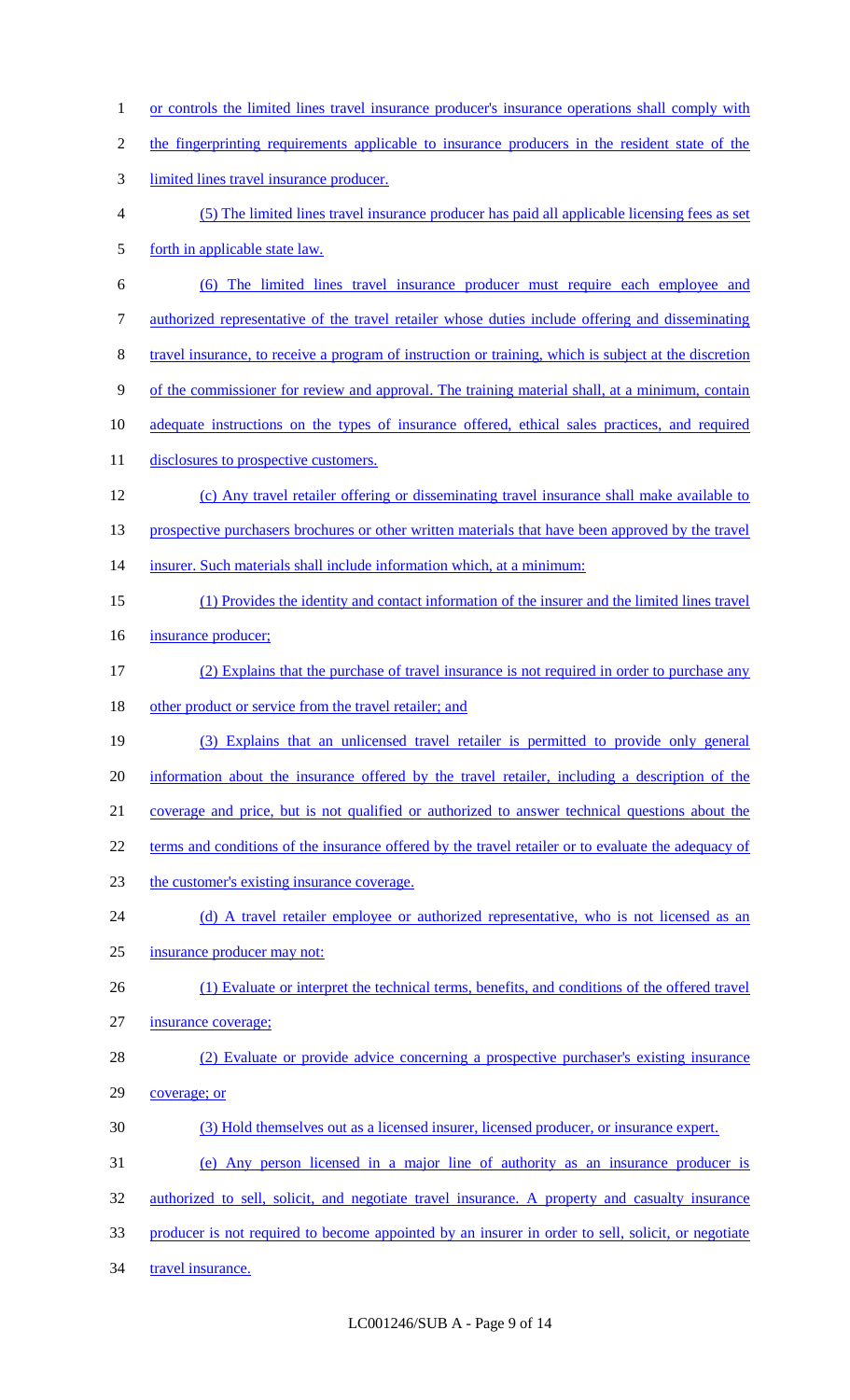| $\mathbf{1}$   | 27 79.1-5. Compensation.                                                                               |
|----------------|--------------------------------------------------------------------------------------------------------|
| $\overline{2}$ | A travel retailer whose insurance related activities, and those of its employees, are limited          |
| 3              | to offering and disseminating travel insurance on behalf of and under the direction of a limited       |
| 4              | lines travel insurance producer meeting the conditions stated in this chapter, is authorized to do so  |
| 5              | and receive related compensation.                                                                      |
| 6              | 27-79.1-6. Premium tax.                                                                                |
| $\tau$         | (a) A travel insurer shall pay a gross premiums tax, as provided in $\S$ 44-17-2 on travel             |
| $8\,$          | insurance premiums paid by any of the following:                                                       |
| 9              | (1) An individual primary policyholder who is a resident of this state;                                |
| 10             | (2) A primary certificate holder who is a resident of this state who elects coverage under             |
| 11             | a group travel insurance policy; or                                                                    |
| 12             | (3) A blanket travel insurance policyholder that is resident in, or has its principal place of         |
| 13             | business or the principal place of an affiliate or subsidiary that has purchased blanket travel        |
| 14             | insurance in this state for eligible blanket group members, subject to any apportionment rules         |
| 15             | which apply to the insurer across multiple taxing jurisdictions, or that permits the insurer to        |
| 16             | allocate premiums on an apportioned basis in a reasonable and equitable manner in those                |
| 17             | jurisdictions.                                                                                         |
| 18             | (b) A travel insurer shall:                                                                            |
| 19             | (1) Document the state of residence or principal place of business of the policyholder or              |
| 20             | certificate holder, as required in this chapter; and                                                   |
| 21             | (2) Report as premium only the amount allocable to travel insurance, and not any                       |
| 22             | amounts received for travel assistance services or cancellation fee waivers.                           |
| 23             | 27-79.1-7. Travel protection plans.                                                                    |
| 24             | (a) Travel protection plans may be offered for one price for the combined features that                |
| 25             | the travel protection plan offers in this state if:                                                    |
| 26             | (1) The travel protection plan clearly discloses to the consumer at, or prior to the time of           |
| 27             | purchase, that it includes travel insurance, travel assistance services, and cancellation fee waivers, |
| 28             | as applicable, and provides information and an opportunity at, or prior to the time of purchase, for   |
| 29             | the consumer to obtain additional information regarding the features and pricing of each; and          |
| 30             | (2) The fulfillment materials:                                                                         |
| 31             | (i) Describe and delineate the travel insurance, travel assistance services, and cancellation          |
| 32             | fee waivers in the travel protection plan; and                                                         |
| 33             | (ii) Include the travel insurance disclosures and the contact information for persons                  |
| 34             | providing travel assistance services and cancellation fee waivers, as applicable.                      |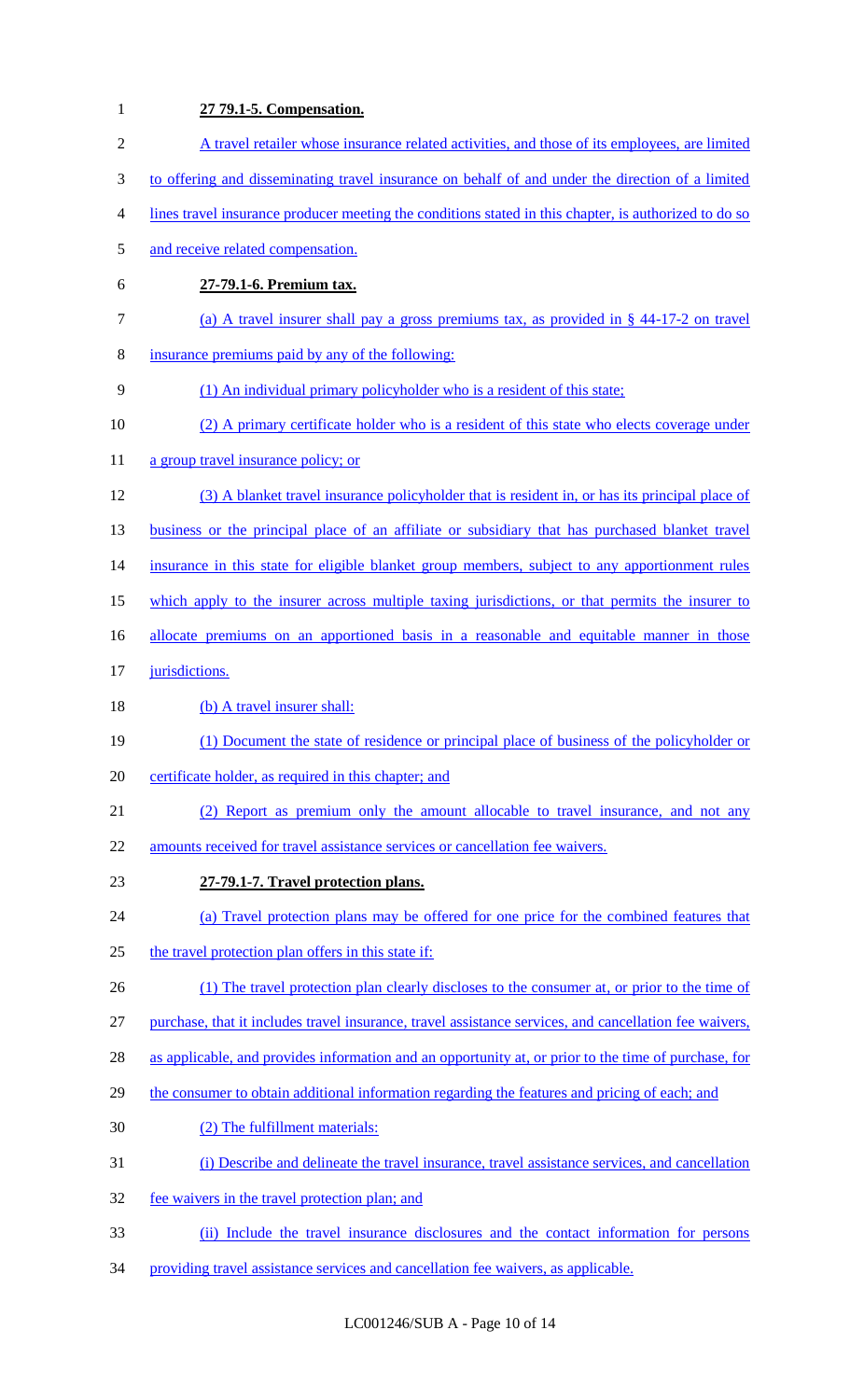# **27-79.1-8. Sales practices.**

| $\overline{2}$ | (a) All persons offering travel insurance to residents of this state are subject to the unfair          |
|----------------|---------------------------------------------------------------------------------------------------------|
| 3              | trade practices provided in chapter 29 of title 27, except as otherwise provided in this section. In    |
| 4              | the event of a conflict between this chapter, and other provisions of this title regarding the sale     |
| 5              | and marketing of travel insurance and travel protection plans, the provisions of this chapter shall     |
| 6              | control.                                                                                                |
| 7              | (b) Offering or selling a travel insurance policy that could never result in the payment of             |
| 8              | any claims for any insured under the policy is an unfair trade practice under chapter 29 of title 27.   |
| 9              | $(c)(1)$ All documents provided to consumers prior to the purchase of travel insurance,                 |
| 10             | including, but not limited to, sales materials, advertising materials, and marketing materials, shall   |
| 11             | be consistent with the travel insurance policy itself, including, but not limited to, forms,            |
| 12             | endorsements, policies, rate filings, and certificates of insurance.                                    |
| 13             | For travel insurance policies or certificates that contain pre-existing condition                       |
| 14             | exclusions, information and an opportunity to learn more about the pre-existing condition               |
| 15             | exclusions shall be provided any time prior to the time of purchase, and in the coverage's              |
| 16             | fulfillment materials.                                                                                  |
| 17             | (3) The fulfillment materials and the information described in $\S 27-79.1-4(b)(1)(i)-(iv)$             |
| 18             | shall be provided to a policyholder or certificate holder as soon as practicable following the          |
| 19             | purchase of a travel protection plan. Unless the insured has either started a covered trip or filed a   |
| 20             | claim under the travel insurance coverage, a policyholder or certificate holder may cancel a            |
| 21             | policy or certificate for a full refund of the travel protection plan price from the date of purchase   |
| 22             | of a travel protection plan until at least:                                                             |
| 23             | (i) Fifteen (15) days following the date of delivery of the travel protection plan's                    |
| 24             | fulfillment materials by postal mail; or                                                                |
| 25             | (ii) Ten (10) days following the date of delivery of the travel protection plan's fulfillment           |
| 26             | materials by means other than postal mail. For the purposes of this section, "delivery" means           |
| 27             | handing fulfillment materials to the policyholder or certificate holder, or sending fulfillment         |
| 28             | materials by postal or electronic means to the policyholder or certificate holder.                      |
| 29             | (4) The company shall disclose in the policy documentation and fulfillment materials                    |
| 30             | whether the travel insurance is primary or secondary to other applicable coverage.                      |
| 31             | (5) When travel insurance is marketed directly to a consumer through an insurer's website               |
| 32             | or by others through an aggregator site, it shall not be an unfair trade practice or other violation of |
| 33             | law where an accurate summary or short description of coverage is provided on the website, so           |
| 34             | long as the consumer has access to the full provisions of the policy through electronic means.          |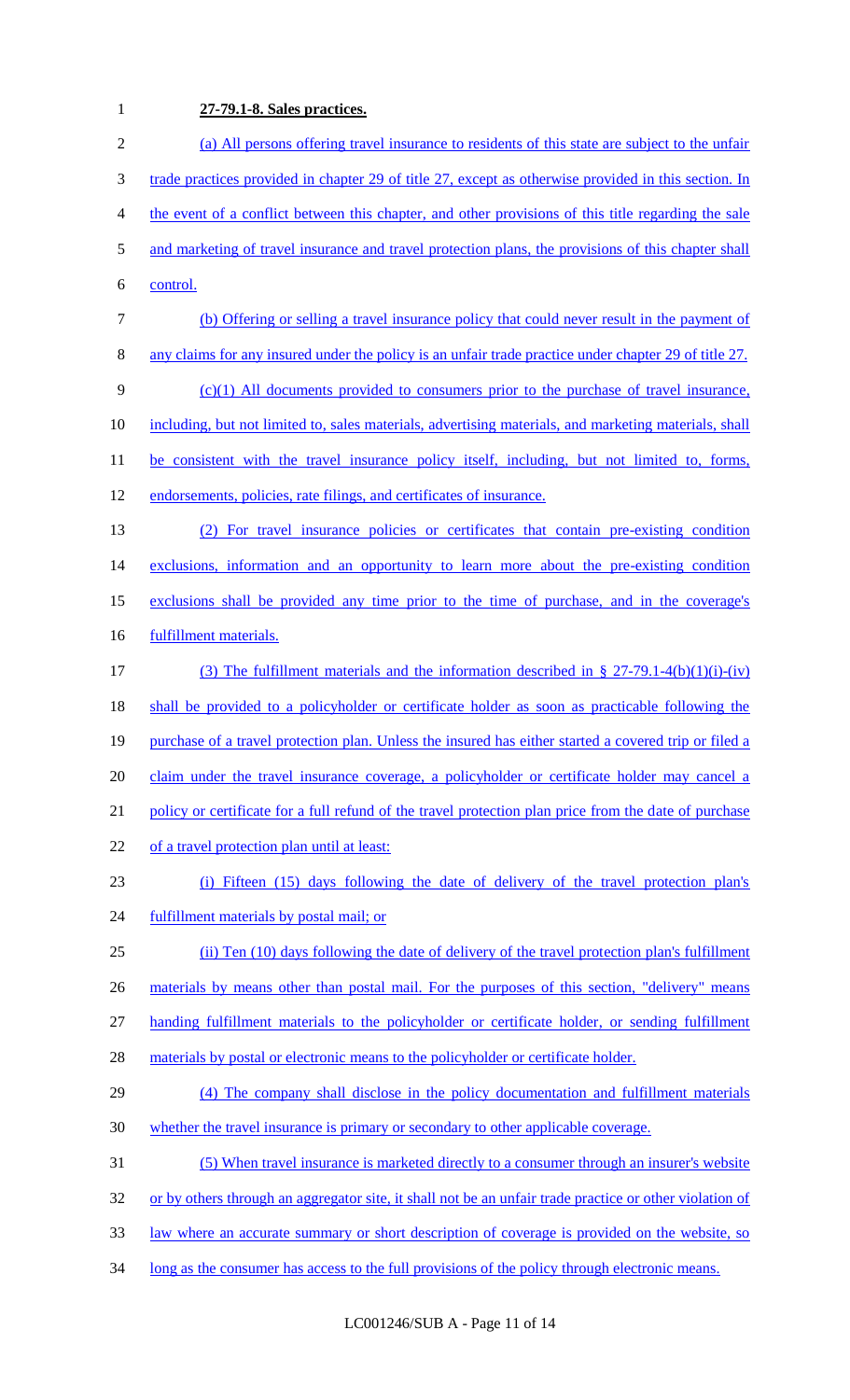(d) No person offering, soliciting or negotiating travel insurance or travel protection plans 2 on an individual or group basis may do so by using a negative option or opt out, which would require a consumer to take an affirmative action to deselect coverage such as unchecking a box on an electronic form when they purchase a trip. (e) It shall be an unfair trade practice to market blanket travel insurance coverage as free. (f) When a consumer's destination jurisdiction requires insurance coverage, it shall not be an unfair trade practice to require that a consumer choose between the following options as a condition of purchasing a trip or travel package: (1) Purchasing the coverage required by the destination jurisdiction through the travel retailer or limited lines travel insurance producer supplying the trip or travel package; or (2) Agreeing to obtain and provide proof of coverage that meets the destination 12 jurisdiction's requirements prior to departure. **27-79.1-9. Travel administrators.**  14 (a) Notwithstanding any other provisions of this title, no person shall act or represent itself as a travel administrator for travel insurance in this state unless that person: (1) Is a licensed property and casualty insurance producer in this state for activities 17 permitted under that producer license; or (2) Holds a valid managing general agent license in this state. 19 (b) A travel administrator and its employees are exempt from the licensing requirements of chapter 10 of title 27 for travel insurance it administers. (c) An insurer is responsible for the acts of a travel administrator administering travel insurance underwritten by the insurer, and is responsible for ensuring that the travel administrator maintains all books and records relevant to the insurer to be made available by the travel 24 administrator to the commissioner upon request. **27-79.1-10. Policy.**  (a) Notwithstanding any other provision of this title, travel insurance shall be classified and filed for purposes of rates and forms under an inland marine line of insurance provided; 28 however, that travel insurance that provides coverage for sickness, accident, disability, or death occurring during travel, either exclusively or in conjunction with related coverages of emergency evacuation or repatriation of remains, or incidental limited property and casualty benefits such as baggage or trip cancellation, may be filed by an authorized insurer under either an accident and health line of insurance or an inland marine line of insurance. (b) Travel insurance may be in the form of an individual, group, or blanket policy. (c) Eligibility and underwriting standards for travel insurance may be developed and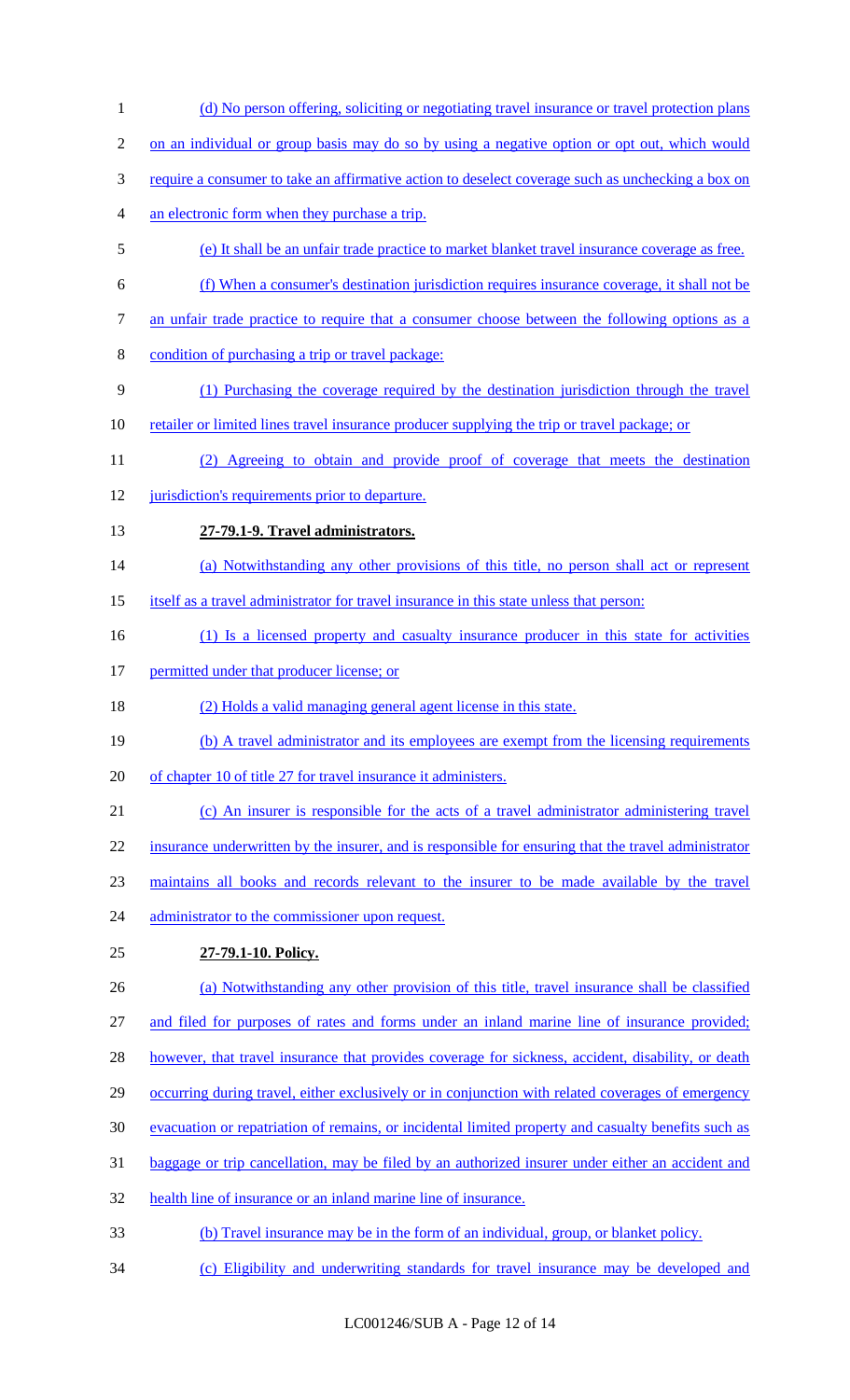- 1 provided based on travel protection plans designed for individual or identified marketing or
- 2 distribution channels, provided those standards also meet the state's underwriting standards for
- 3 inland marine.
- 4 **27-79.1-11. Responsibility.**  5 As the insurer designee, the limited lines travel insurance producer is responsible for the 6 acts of the travel retailer and shall use reasonable means to ensure compliance by the travel 7 retailer with this chapter. 8 **27-79.1-12. Enforcement.**  9 Violations of this chapter shall be subject to penalties pursuant to § 42-14-16. 10 **27-79.1-13. Regulations.**
- 11 The commissioner may promulgate regulations to implement the provisions of this
- 12 chapter.
- 13 SECTION 3. This act shall take effect on October 1, 2019.

======== LC001246/SUB A  $=$